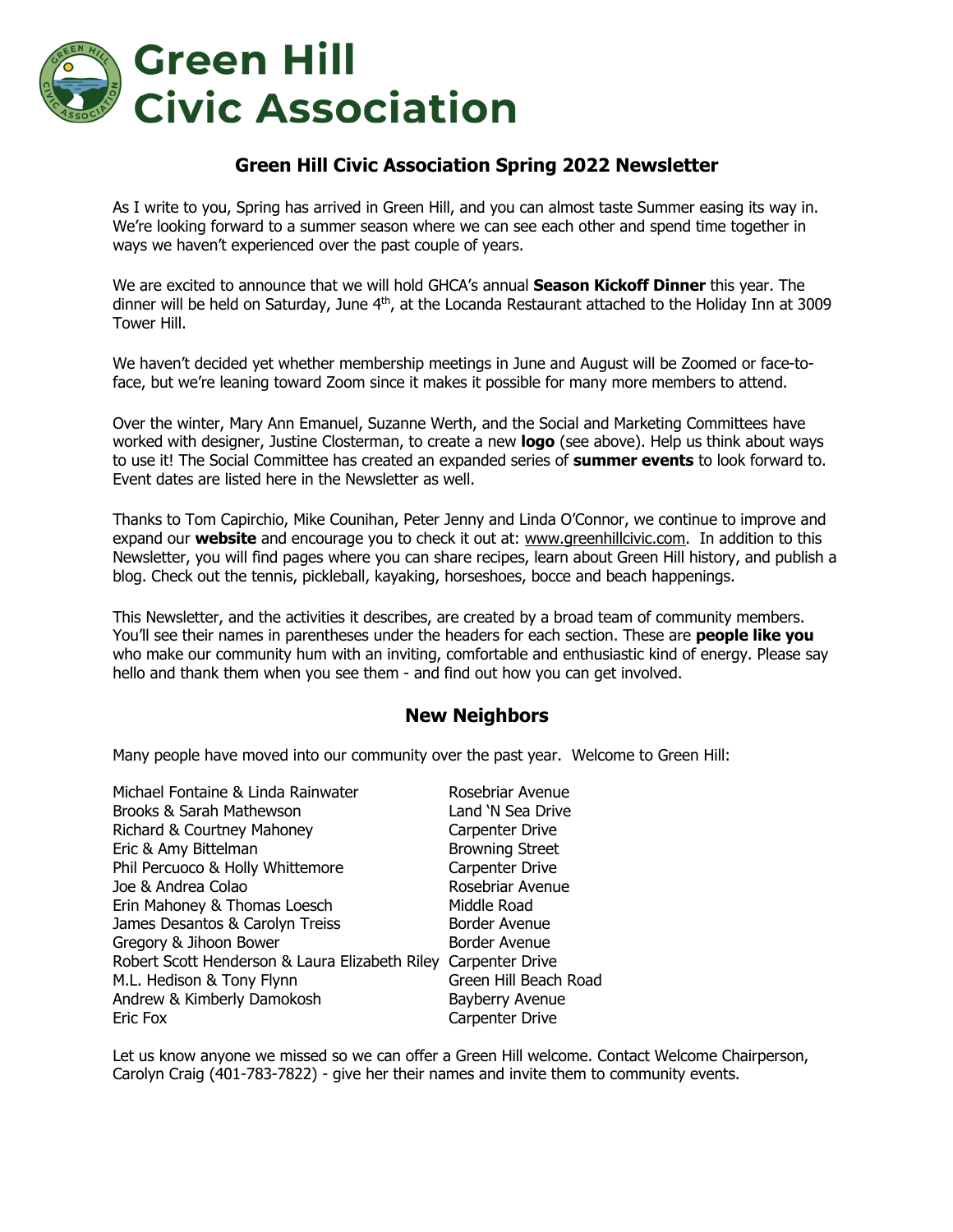## **Green Hill Passings**

The Green Hill community lost several venerable members over the past year, including:

Marcella Burton Laurie DeAngelis Rose Fontaine Pat Tanona Peter Spencer Dorothy (Freiberger) DelleFave Dom DiNeno

.

Their contributions to Green Hill will long be remembered, and we extend condolences to their families. If we missed anyone, please let us know.

## **Mark Your Calendars**

**Sat., May 28th, Beach Cleanup 9:30 a.m.**: Bring a rake or other tools, a pair of work gloves, and a large garbage bag, and we will all make quick work of clearing rubbish and flotsam from our beaches.

Sat., June 4<sup>th</sup>, Season Kickoff Dinner 5-9pm: Finally, after what seems like forever, we'll be able to get together for an enjoyable dinner to kick off the season. Please hold the date – and – make sure to send in your choice of entrée along with a check as soon as you can. We're looking forward to being together again. (See the dinner signup form.)

**Sat. June 25th GHCA Members Meeting, 10 a.m.:** Via Zoom, most likely. The agenda and Zoom link will be sent a week prior to the meeting. Please join us.

**Monday, July 4th Parade, 11:00 a.m.:** The greatest little parade in South County kicks off when Ron Dubois gives the "Forward March" signal at the Carpenter Drive-Hilltop Avenue flagpole. (More below)

**Saturday, August 21st - End of Season Family Picnic, 3:30 p.m.:** It's the perfect way to end the summer season at Green Hill, and a way to show off your culinary prowess! (More below)

**Saturday, August 27th - GHCA Annual Members Meeting, 10 a.m.:** Most likely via Zoom. The agenda and Zoom link will be sent a week prior to the meeting. Please join us.

### **The Beach**

(Thanks to Tim and Mary Evnin)

Access to our beach continues to be severely compromised by boulders and cobbles uncovered by the tides. Occasionally, at low tide, it is possible to swim if you can make your way over the stones to the waterline. [Please remember: We will not be hiring a lifeguard, so **swimming is at your own risk**. Please use prudence and observe our legal boundaries at the beach.

The benches are back after maintenance work was done on the dunes fronting the Evnins' home at #7 Green Hill Avenue. As part of that CRMC approved maintenance contract, the Evnins were kind enough to include the creation of a plateau for the benches and had additional sand applied along the right of way from the end of Green Hill Avenue to the beach.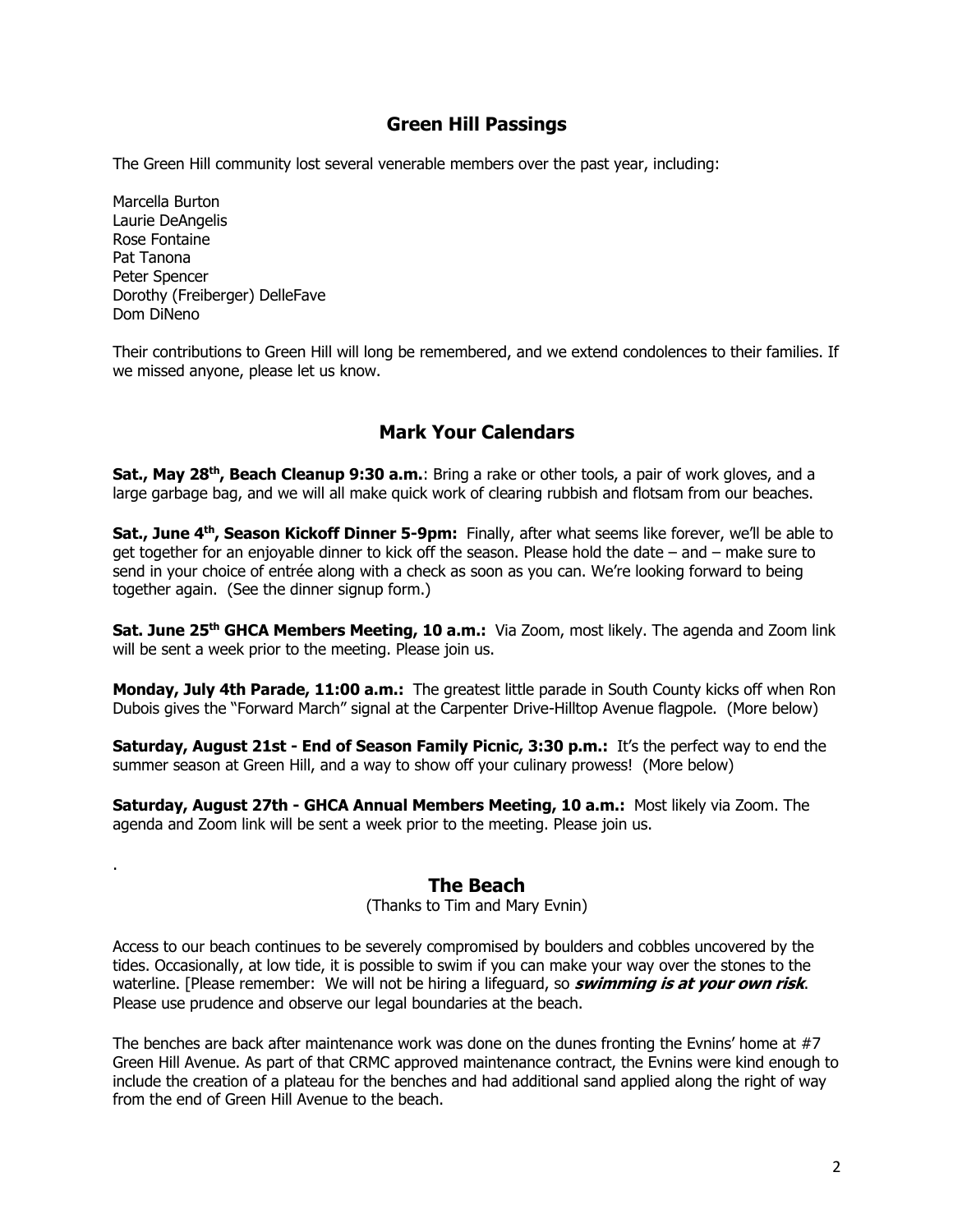**A Note to Dog Walkers**: Dogs are allowed on the beach **on a leash** during the summer season. When you are walking your dog around Green Hill neighborhoods and beaches:

Please **Pick-Up after Your Dog**: Poop Bags have been provided by GHCA at the entrance to the beach right of way and at the recreation area. Be a responsible pet owner. **PLEASE use the bags and DISPOSE of them properly when you return home.** Do not leave filled poop bags on rocks, in tree branches and elsewhere for others to ponder on their walks.

## **Racquet Sports**

(Thanks to Stephanie Marchand, Kathy and Bill Conlin and Chris Fontaine)

#### **Pickleball**

Pickleball round robins will be held Saturday mornings at 8:30 starting around Memorial Day. All levels are encouraged to come. This creates an opportunity to meet other players of similar abilities and grow the game locally. Attendance was variable last summer but the plan is to hold this every Saturday for as long as there is interest. These sessions are **open to all GHCA members, including those who are not racquet club members.**

#### Tennis

Tennis membership has been growing for the past few years with many new homeowners joining. We had 38 members last year. We hope to retain all and add some new members this year.

The courts need some upkeep this season, and we hope to get this done this Spring before the season starts. Some cracks need simple repairs and others have to be addressed by the resurfacing company. We will need to have the courts cleaned and pickleball lines repainted. Pickleball equipment is stored in the pickleball box on the west side of the court.

Tennis membership fees will remain unchanged: \$150 for a household membership, \$125 for pickleball only. All existing members will receive an email renewal form to be filled in and returned to the address on the form. If you are interested in joining the Racquet Club, contact Stephanie Marchand at s-marchand@cox.net or Bill Conlin at wmconlin@gmail.com.

Looking forward to an exciting 2022 season.

### **Bocce/Horseshoes**

(Thanks to Jerry and Laura Bellizzi and Scott Graf)

Beginning Memorial Day Weekend the official "Bocce and Banter" season kicks off. Join us every Sunday at 4 p.m. at the recreation area, weather permitting, and bring a beverage and something to nibble on. And yes! Bocce tournaments are back by popular demand for 2022! More on that below – keep reading.

A quality bocce set, a rake and hand sanitizer are in the shed next to the tennis courts. When finished, please use the rake to smooth the surface for the next players. Return all equipment to the shed - and lock it - before you leave.

In addition, there is a regulation sized horseshoe pit near the bocce court. Horseshoes are stored in the locked shed. Please return them to the shed - and lock - it after use. If you need a key to the shed, they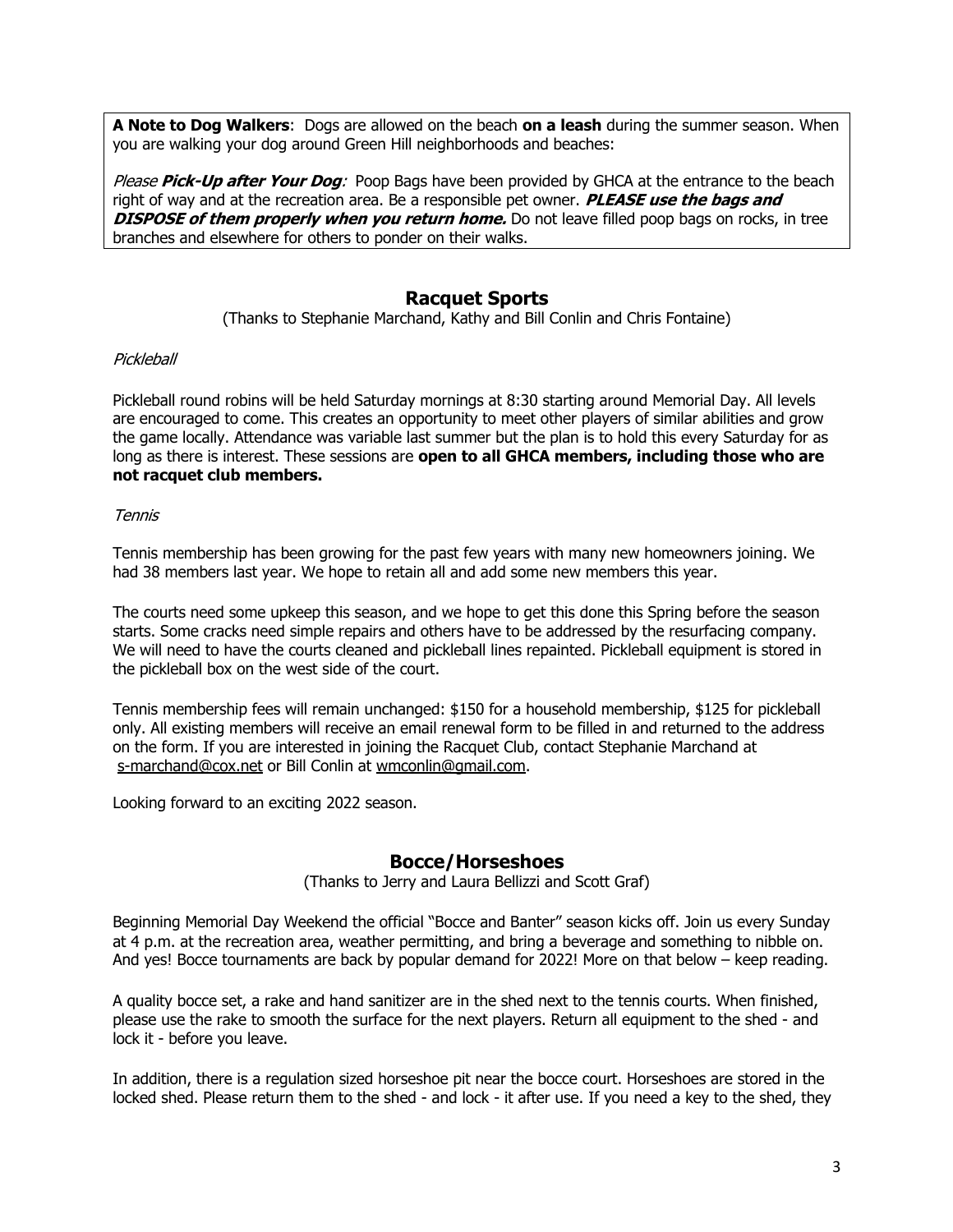will be distributed at the kayak area on the same day boat stickers are distributed. We'll get a note out to members in advance of that date.

## **Green Hill Yacht Club**

(Thanks to Bill and Kathy Conlin)

The kayak launch area saw record use last season, and we learned a great deal from that experience. Our Commodore, Bill Conlin, has laid out the following notes as we prepare for the coming kayak and canoeing season:

• There will be slots for individual kayaks, and slots for communal kayaks that any member can use. There will be six slots reserved for communal kayaks this year. Those will be in rack D, slots 6,7,13,14,20 and 21. We have added 3 new slots to the end of rack B on the north side. They were specifically made larger to accommodate the 2 communal doubles since it was very difficult to fit them into the slots in rack B.

There are approximately 76 slots for privately owned kayaks. We expect a single slot will be available for all who need one. If you had a slot last year, plan on being assigned the same slot this year. This will minimize the work required to make the area work well for all.

• Demand for kayak slots is high. If you request a kayak slot, please make sure to do so because you plan on using the kayak throughout the season. Every year slots are requested, assigned and then not used, which spaces that others could use. If you rarely use the area, but still house a kayak there, consider using the communal kayaks instead to free up a storage slot for frequent paddlers.

• If you need to change your slot assignment, your request will be considered. Please request a change only if it's absolutely necessary.

• Everyone will need a new sticker this season. They will be available, likely toward the end of May. The distribution day for the stickers will be communicated in another email. If you don't have a key to the communal kayak locks and the shed next to the tennis courts, you can pick one up on the same date. As usual, GHCA will ask all who use the kayak area to sign a liability waiver.

If anyone has a sit-on-top kayak to donate to the GHCA, please contact Bill Conlin: wmconlin@gmail.com

**A Note to Kayakers:** As of April 5th, many kayaks remain in slots from last season. All need to be removed from the slots (they can be placed on the ground) as soon as possible as not to interfere with the assigning and use of this year's slots. **KAYAK REMOVAL is YOUR JOB.** Please do your part. **If you have a kayak still in a slot, please remove it now.**

## **2022 GHCA Social Events**

The Social Committee, led by Mary Ann Emanuel, has been working through the winter to prepare a terrific schedule of social events throughout the upcoming summer season. **Please mark your calendars for these events**. Reminders and additional details will be posted closer to the individual event dates.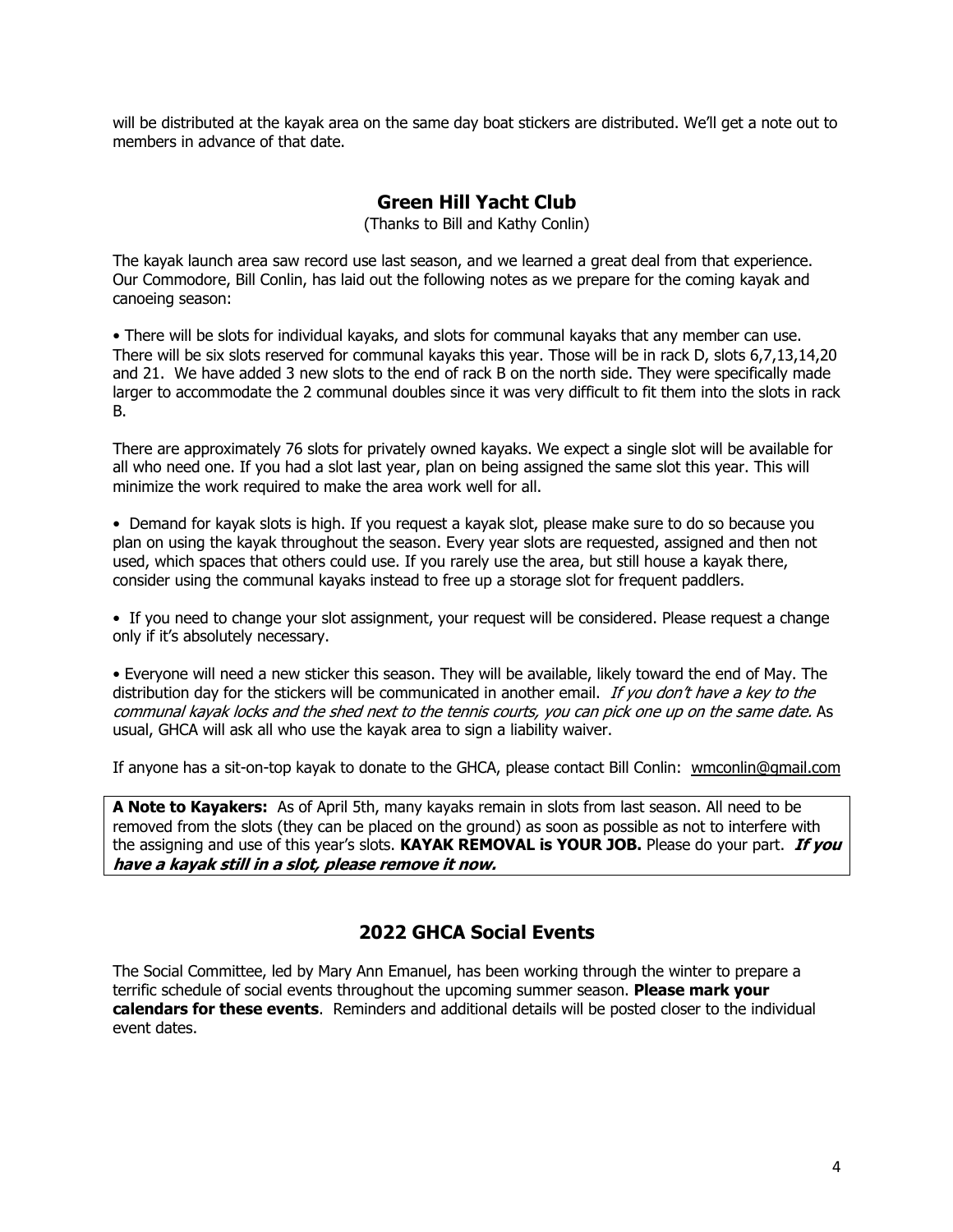#### **Sidewalk Chalk Day** (Thanks to Linda O'Connor and Dawn McCabe)

This event is for children of all ages and will be held on **Sunday, July 3rd** at 10:00 am at the corner of Land and Sea and Carpenter drive. Rain date is Tuesday, July 5th. Please bring your children or grandchildren to join the fun and check out the great drawings of our budding Green Hill artists. The winning artist will be awarded a 2022 Sidewalk Chalk Day prize. Looking forward to seeing you there.

#### **4th of July Parade** (Thanks to Ron Dubois)

The parade will kick off again this year on **Monday, July 4th at 11am**. Make sure to meet "The Colonel", Ron Dubois, at the Carpenter Drive – Hilltop flagpole no later than 11am. Decorate a float; decorate your dog, decorate your bikes; bring all the kids; dress-up befitting the Fourth. Get the Classic Car out of storage and join in the celebration! See you at the parade again this year!

#### **Bocce Tournaments** (Thanks to Laura and Jerry Bellizzi)

Back by popular demand, we will be hosting two Bocce tournaments this year. The first will be on **Saturday, July 9<sup>th</sup> (rain date July 10<sup>th</sup>) and the second tournament will be held on Saturday, August**  $27<sup>th</sup>$  (rain date August  $28<sup>th</sup>$ ) followed by the End of Season Potluck Picnic that same afternoon. As in the past, we will send out additional communication closer to the tournament dates for you and your partner to sign up for these fun events.

Also, for newcomers to bocce as well as experienced players, drop in for some informal Bocce and Banter at the recreation area on Sunday evenings at 4 PM, weather permitting. You can work on your Bocce skills and socialize with your neighbors at the same time. Bring a beverage, a chair and nibbles to share.

**Porchfest** (Thanks to Bonnie and Mal O'Connor)

On **Saturday, July 23rd**, we will also host the third annual Porchfest in the O'Connor's backyard at 17 Border Avenue. Rain date is Sunday, July 24th.

Porchfest has become an event to remember! Green Hill neighbors are encouraged to bring their musical instruments and their voices and join Mal and Bonnie O'Connor and their friends, Rik and Wendi Bourne, for an "open mike" evening of live music. If you are not a musician, come and hear your talented neighbors; if you are (no matter what level of skill) – This is Your Stage! Bring chairs, drinks and appetizers for a fun couple of hours of music and maybe even a little dancing! If you would like to get up to the mike and play, sing or dance, we would love to have you! Please get in touch with Mal and Bonnie at moconnor@cfar.com to sign up.

#### **Movie Night** (Thanks to Massood Abolfazli and Dawn McCabe)

Outdoor Movie Night is back! Join us on **Friday, August 5th** for our 2nd Annual GHCA Outdoor Movie Night! We'll gather at sunset on the lawn of Green Hill Beach Road neighbors Dawn McCabe and Massood Abolfazli to enjoy an entertaining film under the summer stars. Rain date is Saturday, August 6th. Bring your own chairs, snacks, and beverages. (Movie selection will be announced closer to the date.)

**End of Season Picnic** (Thanks to Maureen Koehl, Peter Jenny and Mary Ann Emanuel)

We will host the annual End of Season Potluck Picnic at the GHCA recreation area again this year. It will be held on Saturday afternoon, **August 27th**, at the conclusion of the Bocce Tournament. The rain date is Sunday, August  $28<sup>th</sup>$ . This event is always fun and a great way to celebrate the end the summer season, sharing your favorite recipes with your Green Hill friends and neighbors. Maureen Koehl will